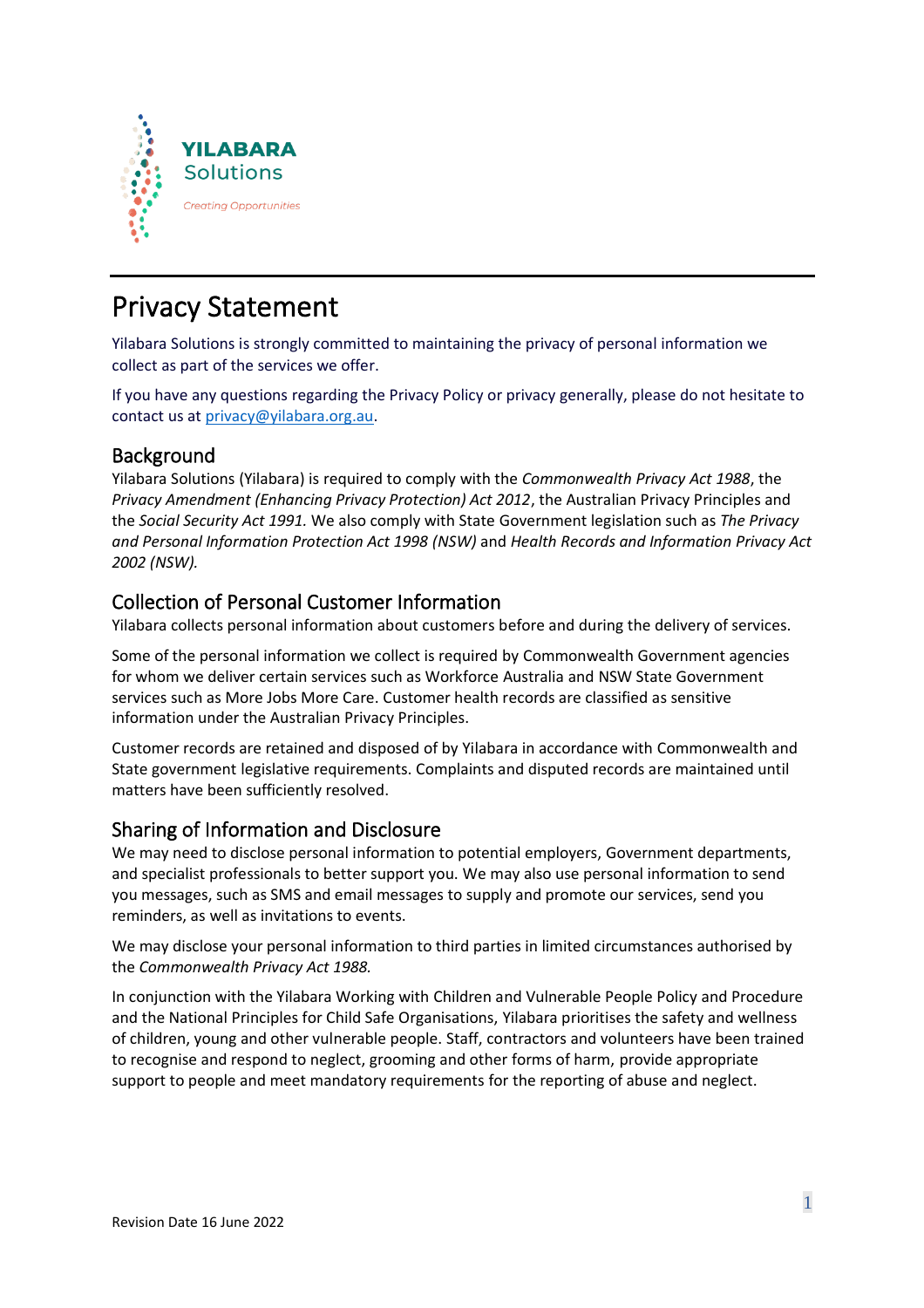

All employees, contractors and board members must comply with Yilabara Solutions Confidentiality and Privacy Policy.

### Access

Customers may contact their local Yilabara office or our Support Centre at privacy@yilabara.org.au to access personal information collected about them. Requests for personal information may be made in person, in writing or by phone. All requests will be acknowledged within three business days. We will provide a written response to complaints within a reasonable time frame, usually no longer than 30 calendar days.

We may decline a request for access to personal information in certain circumstances. You may seek an internal review within 6 months of being declined access. Requests for internal review should be made in writing to our Privacy Officer at privacy@yilabara.org.au. All reviews will generally be completed within 60 days.

Your request should be directed to the Freedom of Information (FOI) section of the relevant State or Australian Government Department, for example: Department of Employment and Workplace Relations, website (for Workforce Australia).

Yilabara does not disclose personal information of others such as doctors or emergency contacts to third parties. However, we encourage you to inform them if you are disclosing this information to us.

#### Employers

Information collected by Yilabara from employers is limited to that which is necessary to assist in providing employment and training services and/or access to our services and programs. This information is managed in accordance with the terms of the Commonwealth Privacy Act 1998 and Australian Privacy Principles.

### What happens if we breach your Privacy and release data on you?

We will take appropriate action if we have reasonable grounds to believe that a data or privacy breach may have occurred. Depending on the type of breach, this will include:

- a review of our internal procedures
- taking remedial action to ensure it does not happen again
- notifying all affected people

In certain circumstances we may also need to notify the Office of the Australian Information Commissioner and the NSW Privacy Commissioner.

If we are unable to notify individuals, we will publish a statement on our website and take reasonable steps to publicise the contents of this statement.

### More Information

Should you have a general enquiry or complaint regarding your privacy you are invited to contact us via privacy@yilabara.org.au. For general matters you can also contact us via our website [www.yilabara.org.au.](http://www.yilabara.org.au/)